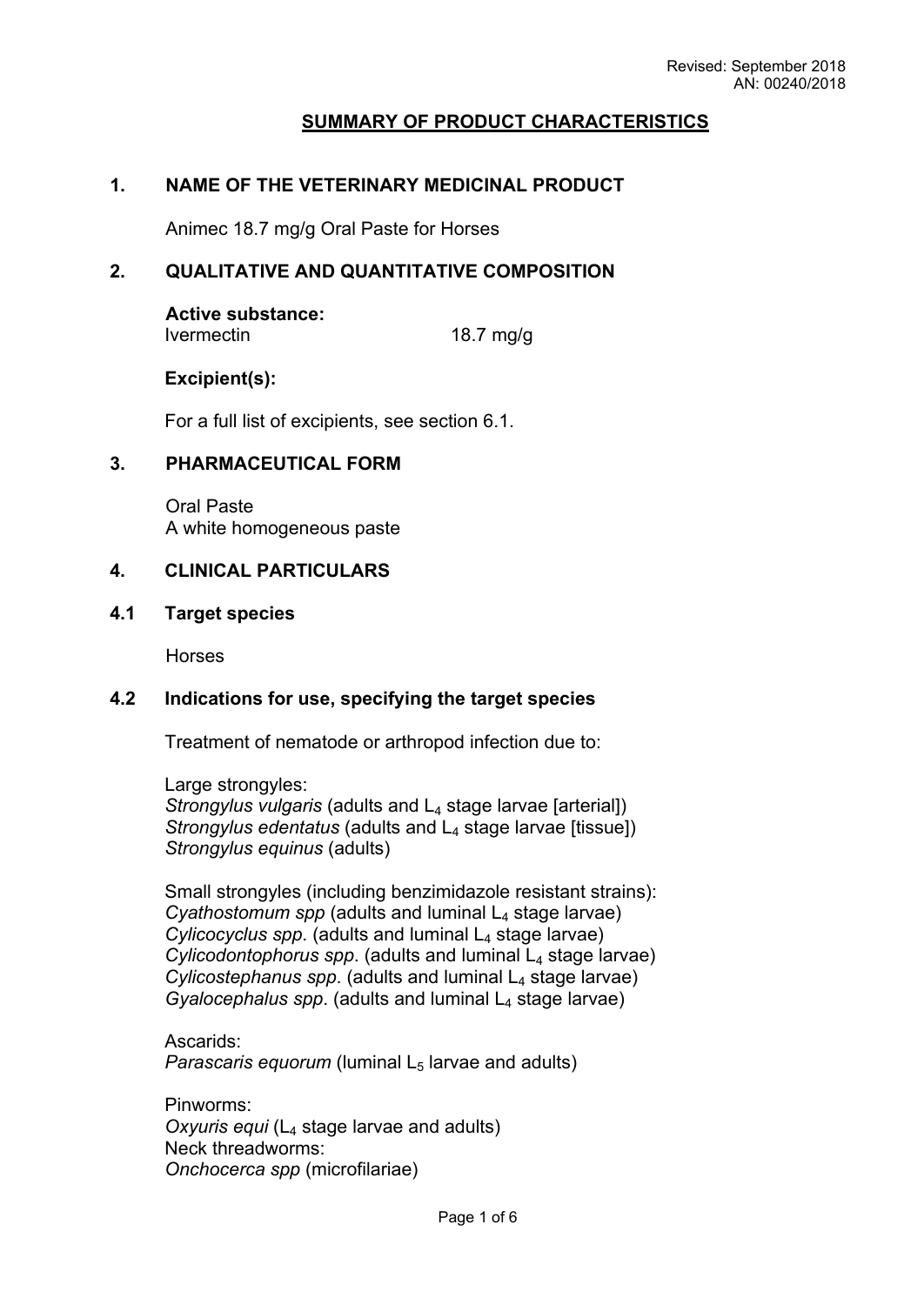Stomach bots: *Gasterophilus spp* (oral and gastric stages)

# **4.3 Contraindications**

Do not use in case of hypersensitivity to the active substance or to any of the excipients.

Do not use in dogs or cats as severe adverse reactions may occur.

## **4.4 Special warnings for each target species**

Some horses with heavy infections of *Onchocerca* spp. microfilariae have experienced oedema and pruritus following treatment, such reactions are assumed to be the result of death of large numbers of microfilariae. These signs resolve within a few days but symptomatic treatment may be advisable. Care should be taken to avoid the following practices because they increase the

risk of development of resistance and could ultimately result in ineffective therapy:

- Too frequent and repeated use of anthelmintics from the same class over an extended period of time,
- Underdosing, which may be due to underestimation of body weight or misadministration of the product.

Suspected clinical cases of resistance to anthelmintics should be further investigated using appropriate tests (e.g. Faecal Egg Count Reduction Test). Where the results of the test(s) strongly suggest resistance to a particular anthelmintic, an anthelmintic belonging to another pharmacological class and having a different mode of action should be used.

Veterinary advice should be given on appropriate dosing programs and stock management to achieve adequate parasite control and reduce the likelihood of anthelmintic resistance developing. In the event that a product is suspected of being ineffective, the animal owner is advised to seek veterinary advice.

Resistance to ivermectin has been reported in Parascaris equorum. Therefore, the use of this product should be based on local farm epidemiological information about susceptibility of nematodes and recommendations on how to limit further selection for resistance to anthelmintics

### **4.5 Special precautions for use**

i. Special precautions for use in animals

Since ivermectin is highly bound to plasma proteins, special care should be taken in cases of sick animals or in nutritional conditions associated with low plasma protein levels.

Dogs and cats should not be allowed to ingest spilled gel or have access to used packaging due to the potential for adverse effects related to ivermectin toxicity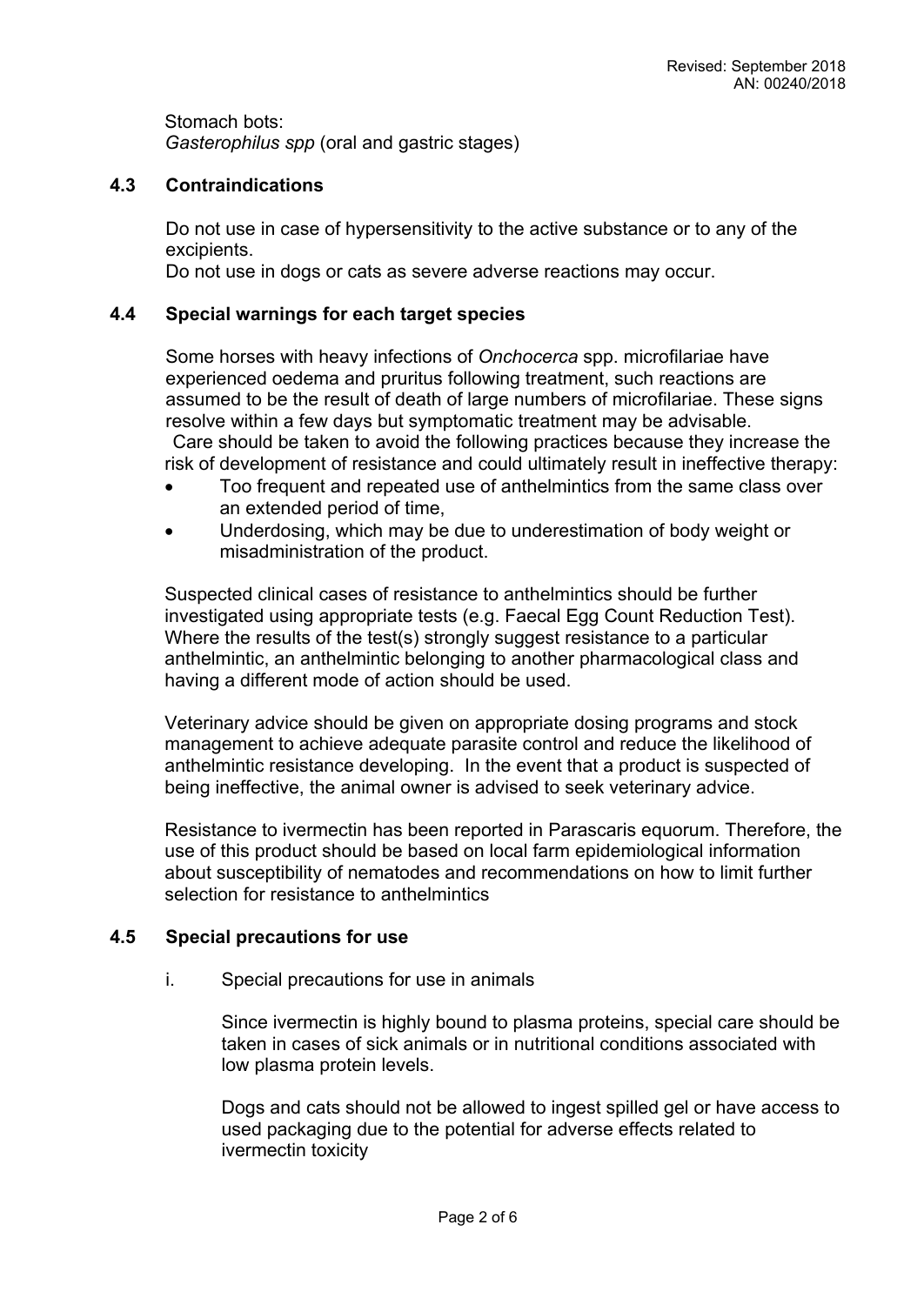The product has been formulated for use in horses only. Cats, dogs (especially Collies, Old English Sheepdogs and related breeds or crosses) and also turtles and tortoises may be adversely affected by the concentration of ivermectin in this product if they are allowed to ingest spilled paste or have access to used syringes.

ii. Special precautions to be taken by the person administering the veterinary medicinal product to animals

Do not smoke, eat or drink while handling the product. Wash hands after use.

This product may cause skin and eye irritation. Therefore, the user should avoid contact of the product with the skin and the eyes. In case of contact, rinse immediately with plenty of water.

In the case of accidental ingestion or eye irritation after contact seek medical advice immediately and show the package insert or the label to the physician

## **4.6 Adverse reactions (frequency and seriousness)**

None known

## **4.7 Use during pregnancy, lactation or lay**

The product can be administered to mares at any stages of pregnancy or lactation. Do not use in mares producing milk for human consumption

# **4.8 Interaction with other medicinal products and other forms of interaction**

The effects of GABA agonists are increased by ivermectin

# **4.9 Amounts to be administered and administration route**

Dosage:

One syringe division of paste per 100 kg body weight (based on a recommended dosage of 200 μg ivermectin per kg body weight).

The syringe containing 6.42 g of paste delivers sufficient paste to treat 600 kg of bodyweight at the recommended dose rate.

The syringe containing 7.49 g of paste delivers sufficient paste to treat 700 kg of bodyweight at the recommended dose rate.

Administration: The paste is given by oral route.

To ensure administration of a correct dose, body weight should be determined as accurately as possible. The animal's mouth should be free from food to ensure swallowing. Turn the screw gauge on the syringe plunger to the body weight of the horse. The tip of the syringe barrel should be inserted at the interdental space (the gap between the front and back teeth) and the paste deposited on the base of the tongue. Advance the plunger as far as it will go, depositing the medication on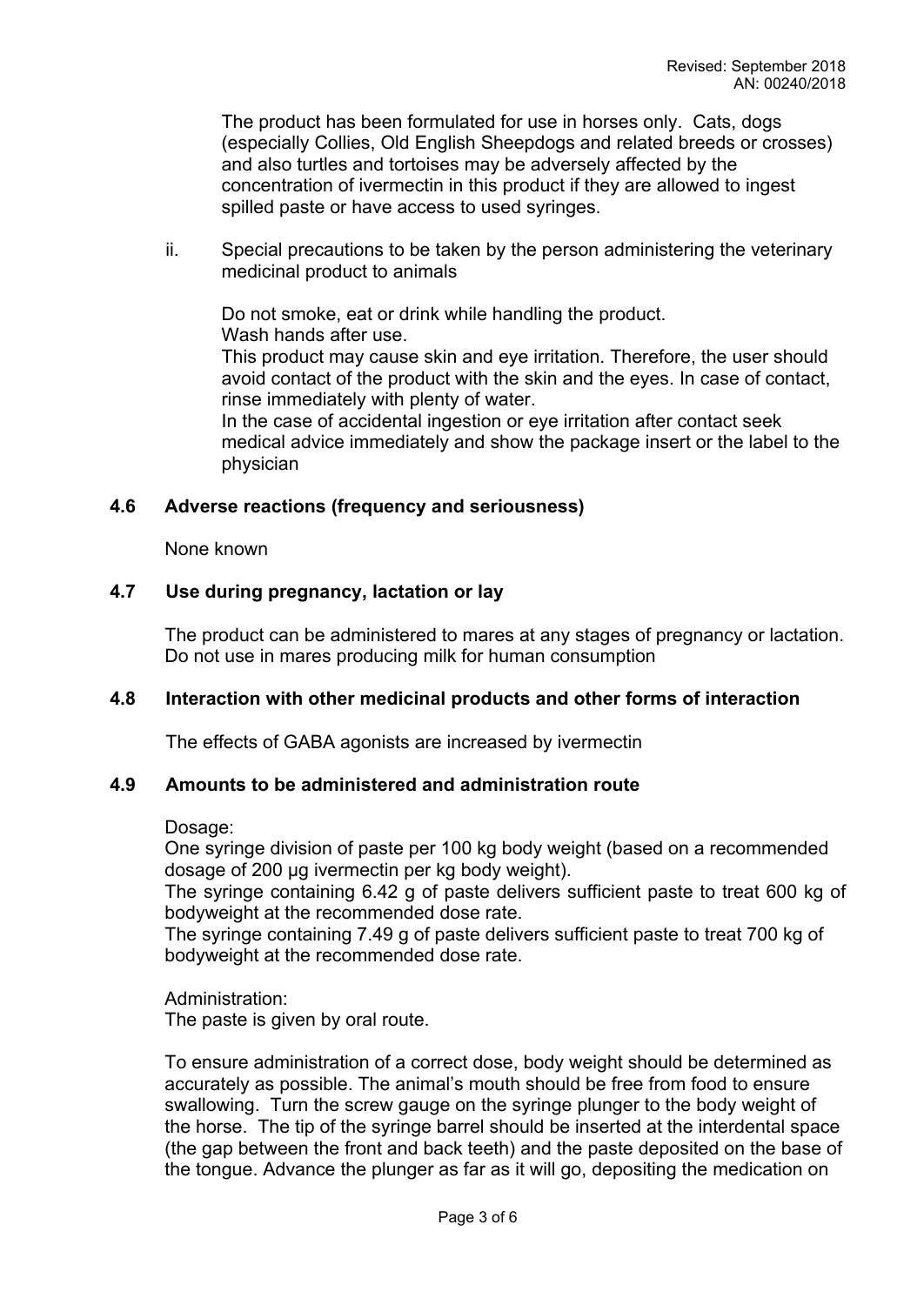the base of the tongue. Immediately elevate the horse's head for a few seconds to ensure swallowing.

#### **4.10 Overdose (symptoms, emergency procedures, antidotes), if necessary**

Mild transitory signs (slowed pupillary light response and depression) have been seen at a higher dose of 1.8 mg/kg (9 times the recommended dose level). Other signs seen at higher doses include mydriasis, ataxia, tremors, stupor, coma and death. The less severe signs have been transitory.

Although no antidote has been identified, symptomatic therapy may be beneficial.

#### **4.11 Withdrawal period**

Meat and offal: 34 days Do not use in mares producing milk for human consumption.

#### **5. PHARMACOLOGICAL PROPERTIES**

**Pharmacotherapeutic group**: Endectocide.

#### **ATCvet code**: QP54AA01

#### **5.1 Pharmacodynamic properties**

Ivermectin is a member of the macrocyclic lactone class of endectocides. Compounds of the class bind selectively and with high affinity to glutamate-gated chloride ion channels which occur in invertebrate nerve and muscle cells. This leads to an increase in the permeability of the cell membrane to chloride ions with hyperpolarization of the nerve or muscle cell, which results in paralysis and death of the parasite. Compounds of this class may also interact with other ligand-gated chloride channels, such as those gated by the neurotransmitter gammaaminobutyric acid (GABA).

The margin of safety for compounds of this class is attributable to the fact that mammals do not have glutamate-gated chloride channels, the macrocyclic lactones have a low affinity for other mammalian ligand-gated chloride channels, and macrocyclic lactones do not readily cross the blood-brain barrier.

#### **5.2 Pharmacokinetic particulars**

Following oral administration of the recommended dose to horses, a mean peak plasma concentration (Cmax) of 33 ng/ml was achieved within 24 hours.

Ivermectin is well absorbed into the systemic circulation following administration. Only about 2% of the drug is excreted in urine, faecal excretion being the major route of elimination.

Ivermectin passes readily into milk.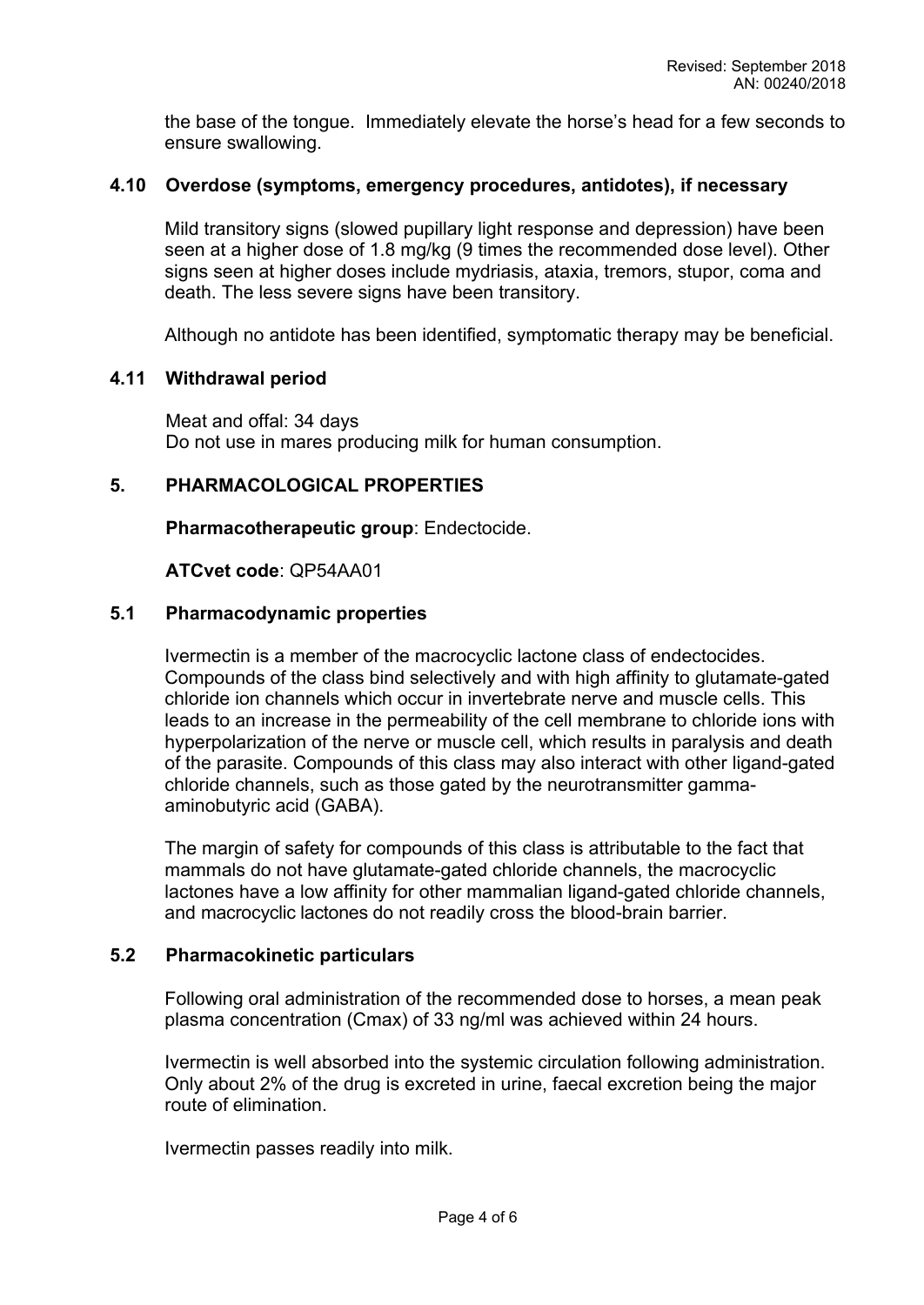## **6. PHARMACEUTICAL PARTICULARS**

## **6.1 List of excipients**

Hydrogenated Castor Oil Hydroxypropylcellulose Titanium Dioxide (E171) Propylene Glycol

### **6.2 Incompatibilities**

None known.

#### **6.3 Shelf life**

Shelf life of the veterinary medicinal product as packed for sale: 3 years. The product is for single use. After use, the syringe should be discarded.

### **6.4. Special precautions for storage**

Do not store above 25ºC

## **6.5 Nature and composition of immediate packaging**

High density polyethylene dose graduated syringes for oral use.

Pack size: Box containing 1 syringe of 6,42 g Box containing 1 syringe of 7,49 g Box containing 50 syringes of 7,49 g Not all pack sizes may be marketed

#### **6.6 Special precautions for the disposal of unused veterinary medicinal product or waste materials derived from the use of such products**

EXTREMELY DANGEROUS TO FISH AND AQUATIC LIFE. Do not contaminate surface waters or ditches with product or used container. Any unused veterinary medicinal product or waste materials derived from such veterinary medicinal products should be disposed of in accordance with local requirements.

## **7. MARKETING AUTHORISATION HOLDER**

ECO Animal Health Ltd. 78 Coombe Road New Malden **Surrey** KT3 4QS United Kingdom

#### **8. MARKETING AUTHORISATION NUMBER**